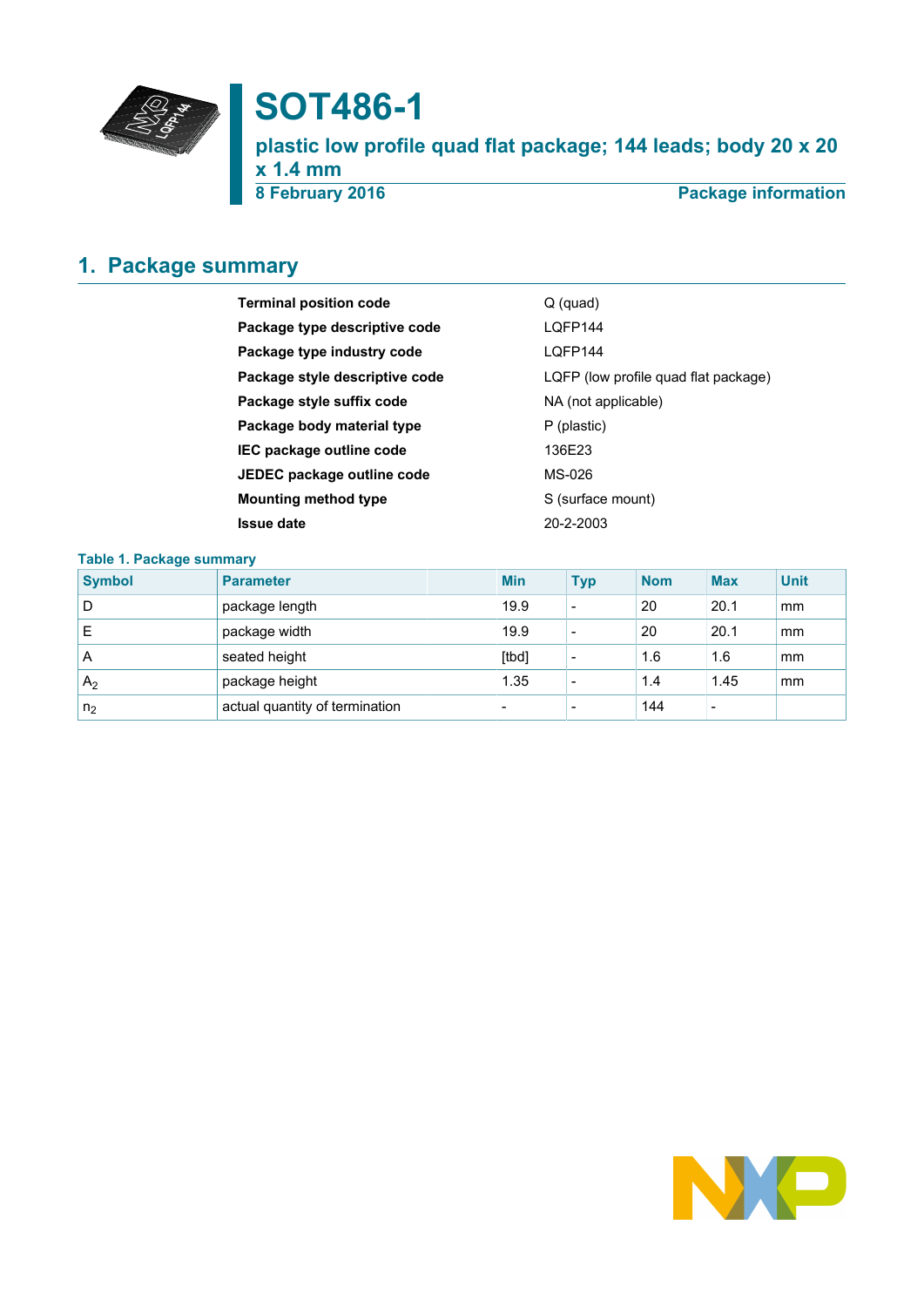# <span id="page-1-0"></span>**2. Package outline**



## **Fig. 1. Package outline LQFP144 (SOT486-1)**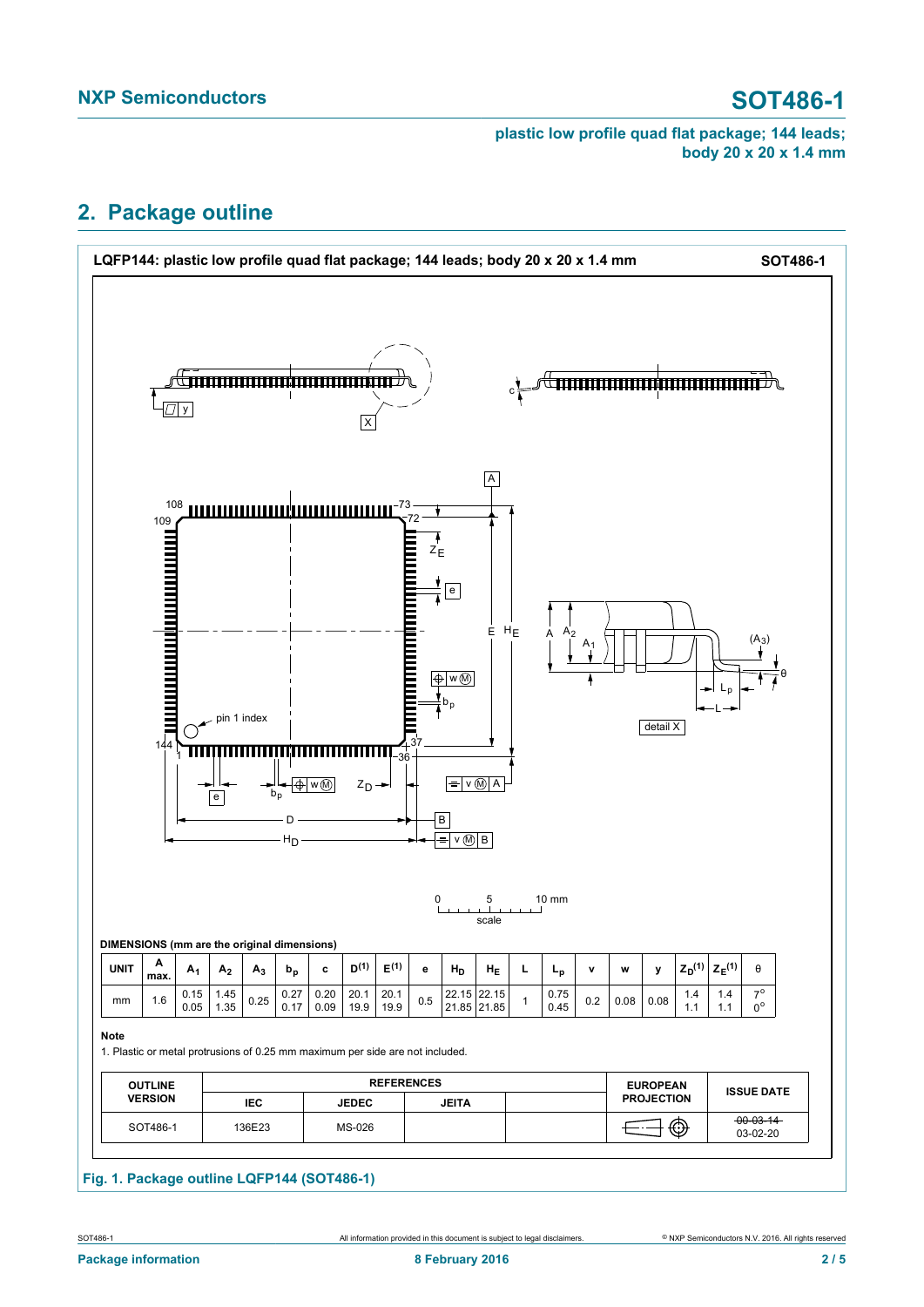# <span id="page-2-0"></span>**3. Soldering**



**Fig. 2. Reflow soldering footprint for LQFP144 (SOT486-1)**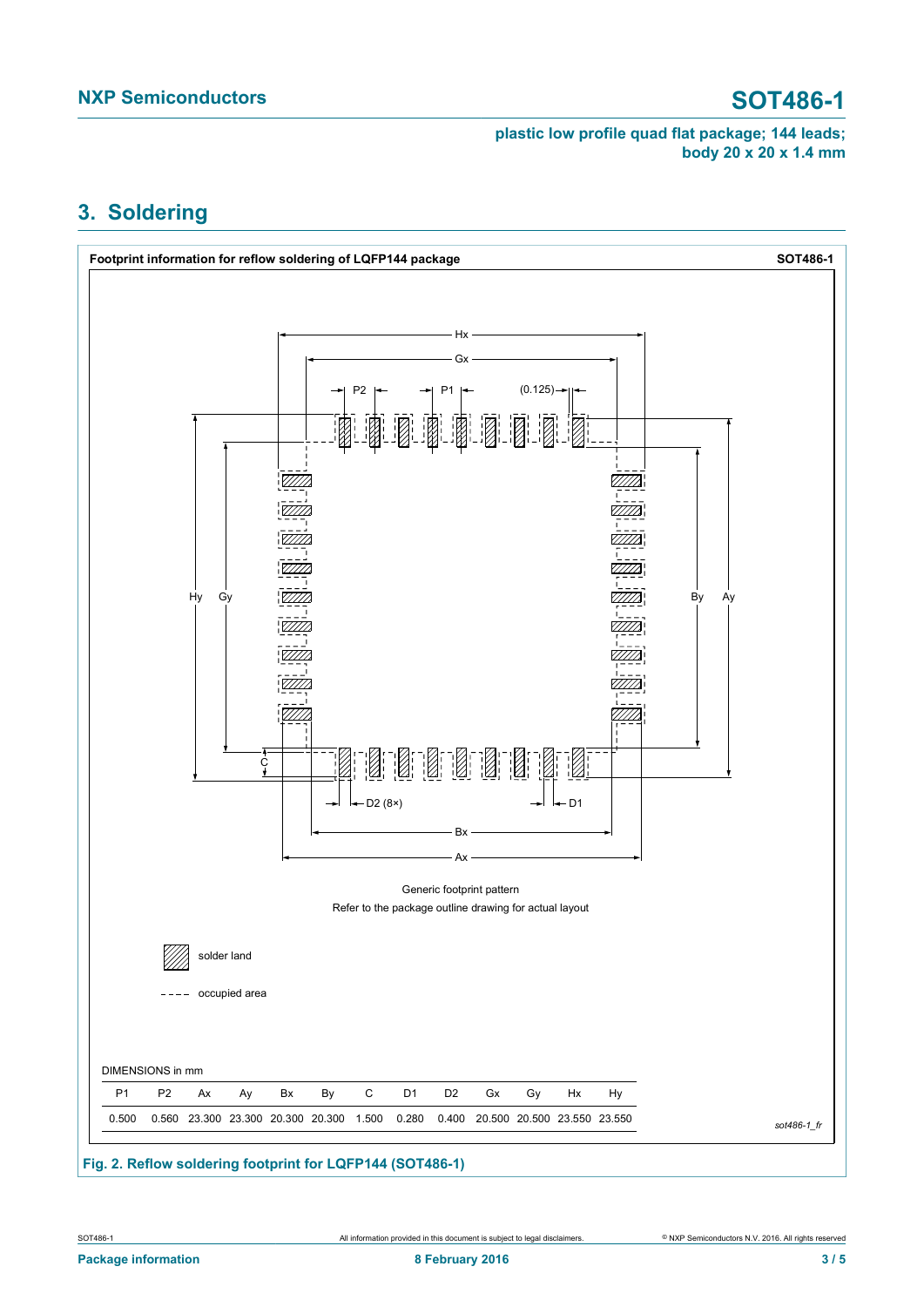# <span id="page-3-0"></span>**4. Legal information**

### **Disclaimers**

**Limited warranty and liability** — Information in this document is believed to be accurate and reliable. However, NXP Semiconductors does not give any representations or warranties, expressed or implied, as to the accuracy or completeness of such information and shall have no liability for the consequences of use of such information. NXP Semiconductors takes no responsibility for the content in this document if provided by an information source outside of NXP Semiconductors.

In no event shall NXP Semiconductors be liable for any indirect, incidental, punitive, special or consequential damages (including - without limitation lost profits, lost savings, business interruption, costs related to the removal or replacement of any products or rework charges) whether or not such damages are based on tort (including negligence), warranty, breach of contract or any other legal theory.

Notwithstanding any damages that customer might incur for any reason whatsoever, NXP Semiconductors' aggregate and cumulative liability towards customer for the products described herein shall be limited in accordance with the *Terms and conditions of commercial sale* of NXP Semiconductors.

**Right to make changes** — NXP Semiconductors reserves the right to make changes to information published in this document, including without limitation specifications and product descriptions, at any time and without notice. This document supersedes and replaces all information supplied prior to the publication hereof.